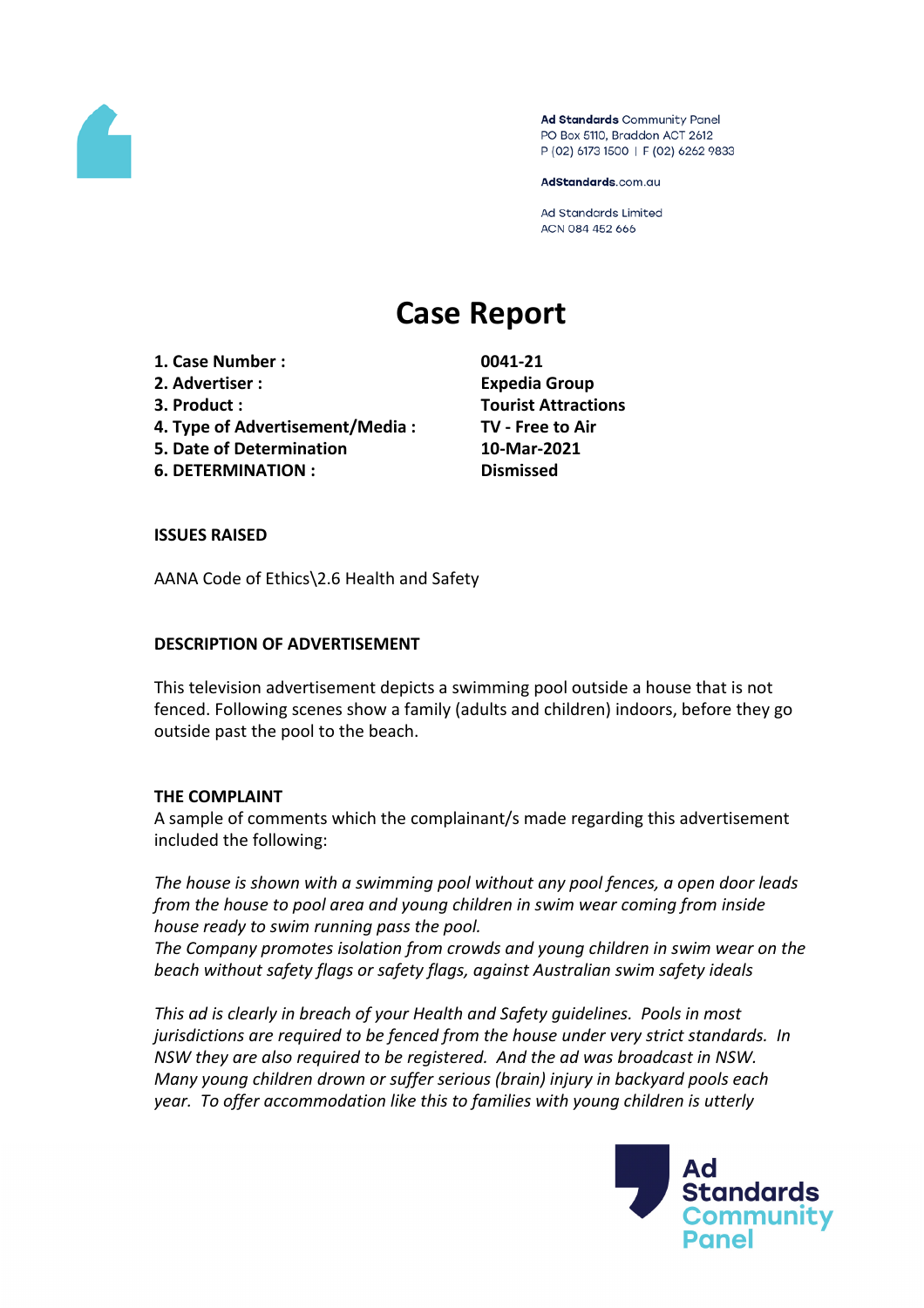

*irresponsible, then try to abrogate responsibility with a disclaimer. Can you imagine any hotels in Australia having pools which are not fenced from the rooms?*

# **THE ADVERTISER'S RESPONSE**

Comments which the advertiser made in response to the complainant/s regarding this advertisement include the following:

*We refer to the letter from Ad Standards of 18 February 2021 in relation to an advertisement for the Stayz holiday rental website. We submit the following information pertaining to the thirty-second "Same House" television commercial (and the abbreviated 15 second version of that television commercial) (together the "Advertisement"):*

# *1. About Stayz*

*Stayz is a holiday rental business that originated in Australia in 2001 and is now part of the Expedia, Inc. group of companies.*

*The Stayz website provides access to more than 50,000 properties across Australia, and over two million properties internationally, available for holiday rental. Stayz's mission is to connect travellers with the people and places they love.*

# *2. Background to the television commercial*

*The thirty-second "Same House" television commercial (and the abbreviated fifteen second version of that television commercial) (together the Advertisement) was developed to promote:*

*private holidays; and spending time with family, at a time when it is more important than ever for families to be able to get away from the stresses of their everyday life while also being able to support holiday home hosts who may have been impacted by the pandemic, bushfires or other natural disasters in recent years.*

# *3. Description of the Advertisement*

*The Advertisement depicts a family of four, a mother, father and their two children inside a holiday home, preparing for a day at the beach.*

*The Advertisement starts with an external shot of the holiday home and swiftly moves inside where the viewer sees the children playing with various items (a ball, sunglasses, a pool noodle and a body-board) while interacting with their parents who are preparing for the day at the beach.*

*As the Advertisement continues, we see the family leave the house, walking by the pool area and heading in the direction of the nearby beach.*

*Once at the beach, the family interact and play together on the sand. The family does not enter the water.*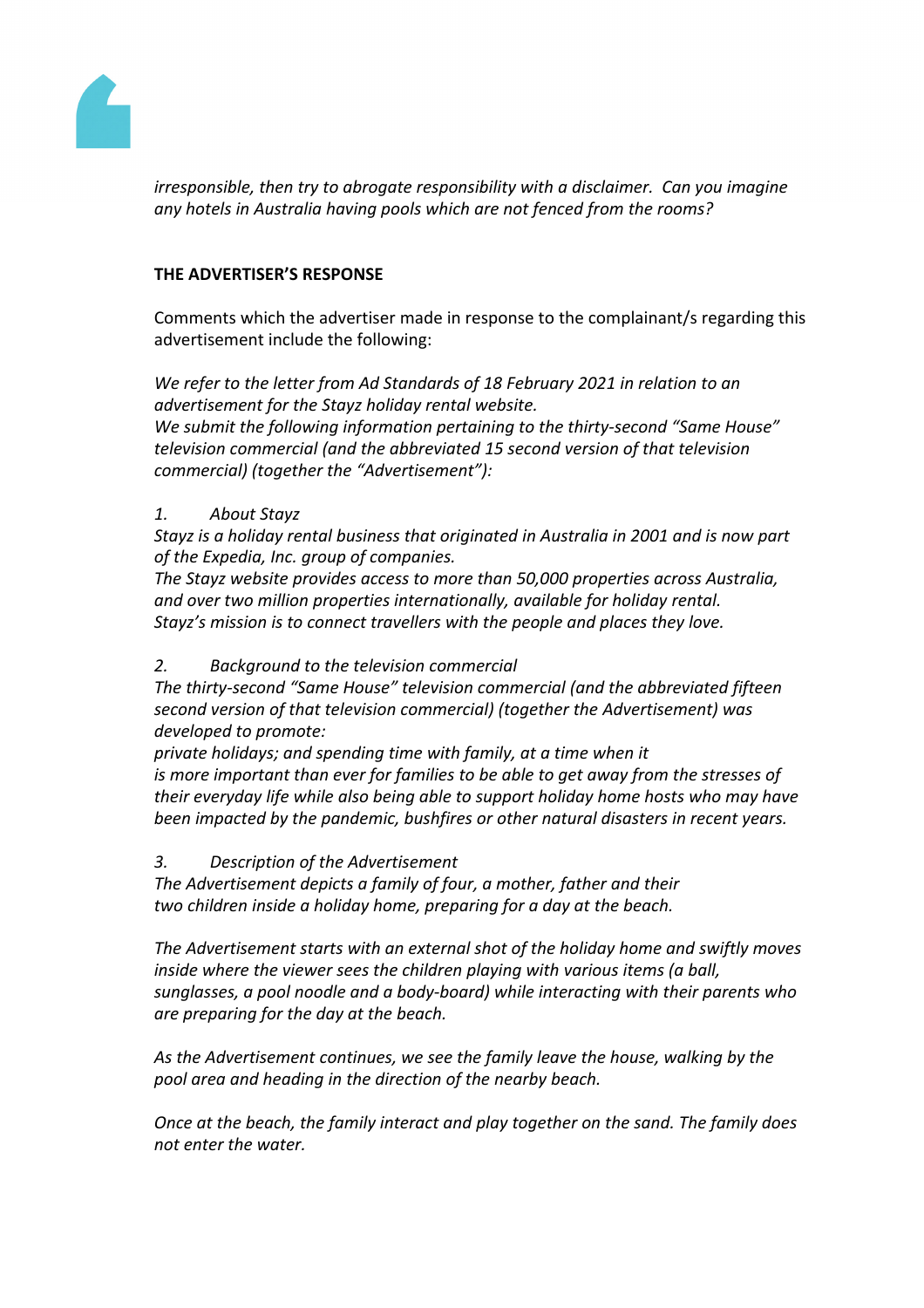

*The Advertisement concludes with another external shot of the holiday home including the swimming pool (but with no family members present).*

*The intent of the Advertisement is to promote accommodation for private family holidays.*

# *4. The Complaint*

*The complaint received by Ad Standards alleges that the Advertisement depicts unsafe behaviour contrary to prevailing community standards on health and safety (Section 2.6 of the AANA Code) (Code).*

*The complaint specifically references the following issues: That the house is shown with a swimming pool without any pool fence and an open door leading from the house to the pool area. The beach scene in the Advertisement does not promote swim safety including showing young children in swim wear on the beach without surf lifesaving patrol flags.*

*5. Our Submissions*

*5.1 We take our obligations in relation to responsible advertising seriously and have a passion for enabling families to holiday together in a safe and enjoyable environment. In this regard, we take water safety seriously and we thank Ad Standards for bringing this complaint to our attention and providing us with the opportunity to respond.*

*5.2 For the reasons set out below, we consider that the complaint should be dismissed:*

*Section 2.1 of the Code: Discrimination or Vilification There is no discrimination or vilification depicted in the Advertisement.*

*Section 2.2 of the Code: Exploitative and Degrading There is no exploitative or degrading content depicted in the Advertisement.*

*Section 2.3 of the Code: Violence There is no violence or menace depicted in the Advertisement.*

*Section 2.4 of the Code: Sex, sexuality and nudity There is no sex, sexuality or nudity in the Advertisement.*

*Section 2.5 of the Code: Language There is no strong or obscene language used in the Advertisement.*

*Section 2.6 of the Code: Health and Safety*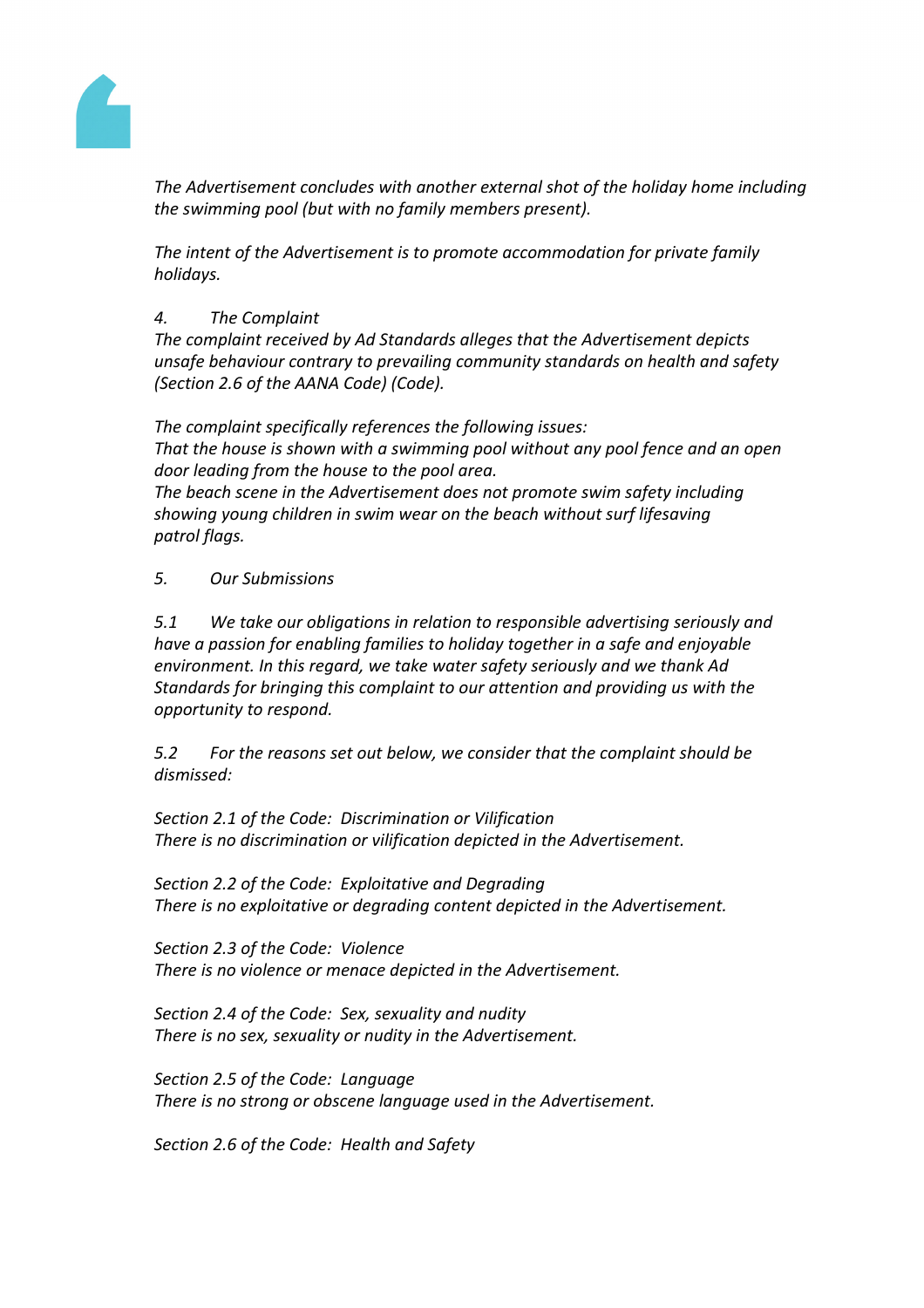

*As set out in further detail below, we consider that the Advertisement does not encourage or condone unhealthy or unsafe behaviour having regard to prevailing community standards.*

*Section 2.7 of the Code: Distinguishable as advertising The Advertisement is clearly distinguishable as advertising.*

*As a preliminary matter, the property depicted in the Advertisement is available to be booked on the Stayz website but is not located in Australia. The property was chosen for the Advertisement as it is broadly representative of the types of properties available to be booked on the Stayz website (whether in Australia or overseas).*

*Pool safety component of the complaint*

#### *5.3 We note that:*

*pool fences are not mandatory for all pools in Australia; and nothing in the Advertisement suggests that there were no other safety devices or barriers present at the property that would prevent access to the pool. at no time in the Advertisement are children without supervision when in the vicinity of the pool.*

*5.4 As noted above, pool fences are not mandatory for all pools in all jurisdictions in Australia. In this regard, pool safety is regulated on a state or territory basis, and each state and territory imposes different requirements. By way of example:*

*in New South Wales, the requirements for child-resistant barriers vary depending on when the pool was built and where the pool is located. For pools built before 1 August 1990, windows and doors may form part of the barrier, but they must be compliant. Some exemptions to the requirement for a fence also apply to pools built after 1 August 1990 but before 1 July 2010 if the pool is part of a small property (less than 230 m2), a large property (2 hectares or over) or a waterfront property; in Victoria, for pools installed before 8 April 1991, an acceptable barrier restricting unsupervised access to a pool by young children includes a wall of a building that has a door or a window provided that, among other things, such door or window is fitted with a lock or latch that satisfies the relevant requirements; and in the Australian Capital Territory, there is no requirement to update a pool's barrier for certain older pools (including by installing a compliant fence) unless the pool is altered or relocated.*

*5.5 In relation to the complaint regarding the absence of a pool fence, we submit that:*

*the "open door" noted in the complaint is only open while the family members are exiting the door to depart the property – the door is not depicted as being open in any other scene in which the pool is shown;*

*the Advertisement shows the children inside the house in the possession of floatation devices, including a pool noodle and a body-board;*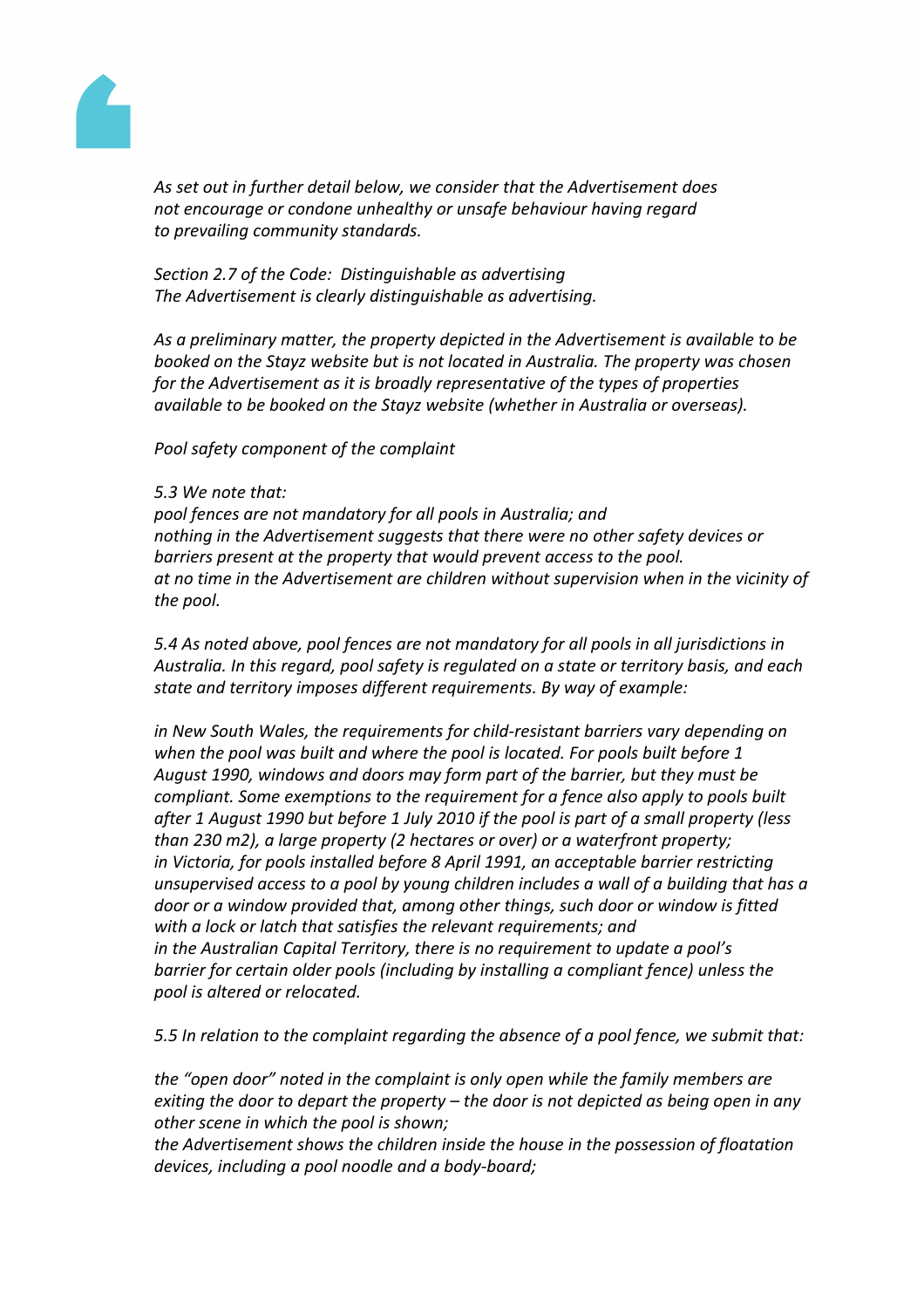

*the children are accompanied by, and under the supervision of, their parents at all times during the Advertisement, including when passing the pool;*

*the Advertisement does not indicate that any member of the family enters or otherwise uses the pool, or engages in any unsafe activity or behaviour around the pool;*

*both children in the Advertisement are older than 5 years of age and there is nothing in the Advertisement to suggest that the children are not competent swimmers or familiar with safe swimming practices;*

*the Advertisement shows wide frames of the pool area which are shot from a distance and there is not sufficient detail, nor anything in the Advertisement, to suggest that appropriate safety devices have not been installed at the access points to the pool, such as compliant locks and latches;*

*the Advertisement does not in any way condone or endorse children entering a pool on their own without adult supervision; and*

*the depiction of children over the age of five walking past a pool whilst being supervised by, and in close proximity to, their parents is not a depiction which would be contrary to prevailing community standards around pool safety.*

*5.6 Please also note that:*

*a) the Advertisement is not targeted at children – rather, the Advertisement is targeted at adults who are planning and booking a family holiday;*

*b) in accordance with clause 1.4 of the Terms and Conditions that govern use of the Stayz website, visitors to the website are not authorised to register with, or to otherwise use, the website unless they have the capacity to enter into legally binding contracts person; and*

*c) the Stayz website requires property owners or managers who wish to display their properties to upload photographs of their properties and a description and details of the features of the properties (such as whether the property has a pool) to ensure that users are able to assess a property according to their own needs prior to booking.*

*5.7 We further note that:*

*a) the relevant scene in the Advertisement where the family is passing the pool is relatively brief (approximately 5 seconds of the 30 second Advertisement); and*

*b) while the family does briefly appear in the proximity of the pool, the family's trip to the beach is immediately shown (confirming that no harm occurred while passing the pool).*

*Beach safety component of the complaint*

*5.8 In relation to the claim that the Advertisement, "promotes isolation from crowds and young children in swim wear on the beach without safety flags", we submit that the interpretation of the Advertisement by most members of the community would differ from this interpretation reflected in the complaint.*

*5.9 We submit that:*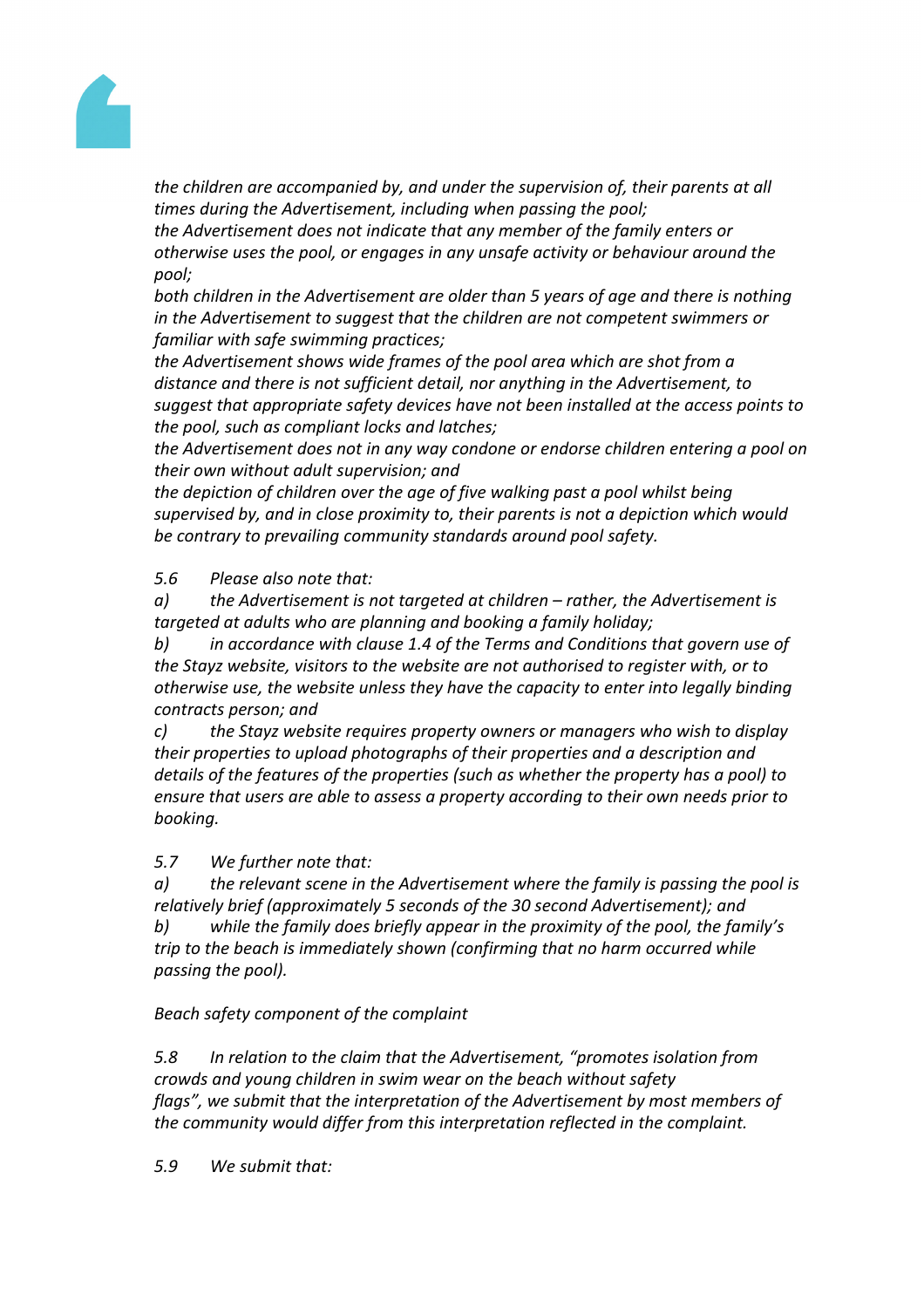

*a) the Advertisement plainly shows that the children are accompanied by, and under the supervision of, their parents at all times while on the beach;*

*b) no member of the family, including the children, is depicted swimming or even entering the water and there is nothing to indicate that any family member has engaged in such activities;*

*c) as the Advertisement shows close frames of the family entering the beach and, once on the sand, playing and interacting on the sand, it is not possible to determine whether the beach is patrolled by surf lifesaving personnel;*

*d) it is evident that the family is continuing along the beach, and nothing in the Advertisement indicates that any member of the family has, or will, swim or enter the water in an area of the beach that is not being patrolled by surf lifesaving personnel;*

*e) the Advertisement depicts a scene consistent with summer beach time activities and enables viewers to identify with the experiences they may enjoy whilst on holiday; and*

*f) in any event, it is not unlawful or unreasonable for a family to visit a beach that is not being patrolled by surf lifesaving personnel.*

*5.10 The depiction of a family playing on the sand at a beach that does not have surf lifesaving flags that are clearly visible to the viewer does not amount an action that is contrary to prevailing community standards on health and safety.*

*In our view, the Advertisement does not depict material that is contrary to prevailing community standards on health and safety. The Advertisement does not encourage or condone irresponsible behaviour in a pool area or at the beach. Rather, all activities shown in the Advertisement are carried out with safety and care and under adult supervision.*

*For all of the reasons set out above, we submit that the Advertisement is not in breach of the Code.*

*We thank Ad Standards for the opportunity to provide these submissions in relation to the complaint and respectfully request Ad Standards dismiss the complaint.*

# **THE DETERMINATION**

The Ad Standards Community Panel (Panel) considered whether the advertisement breaches Section 2 of the AANA Code of Ethics (the Code).

The Panel noted the complainants' concerns that the advertisement depicts an unfenced swimming pool which is unsafe, and promotes isolation from crowds and young children on the beach without safety flags.

The Panel reviewed the advertisement and noted the advertiser's response.

**Section 2.6: Advertising or Marketing Communications shall not depict material contrary to Prevailing Community Standards on health and safety.**